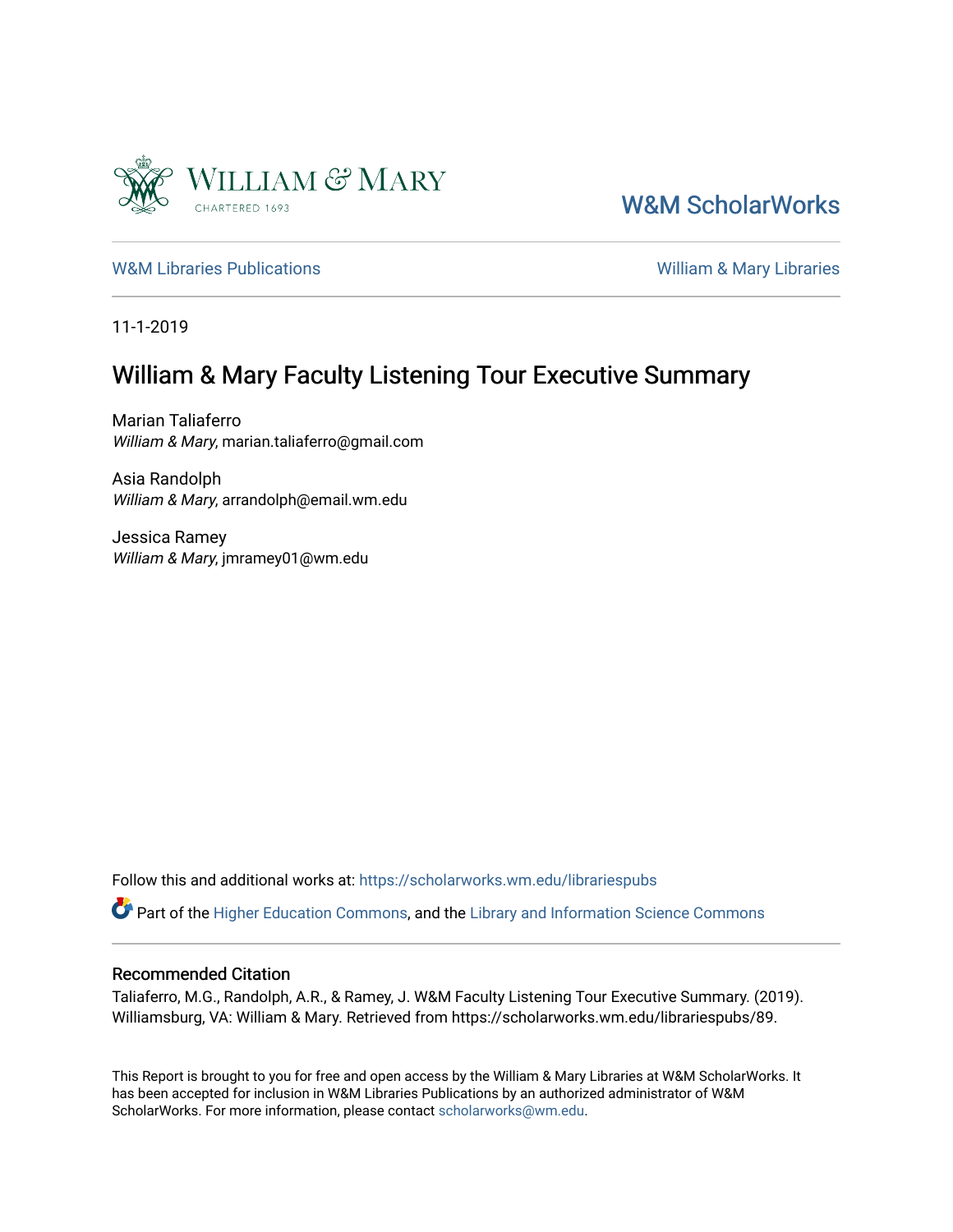# W&M Faculty Listening Tour Executive Summary November, 2019

Marian Taliaferro Asia R. Randolph Jessica Ramey

William & Mary Libraries



CHARTERED 1693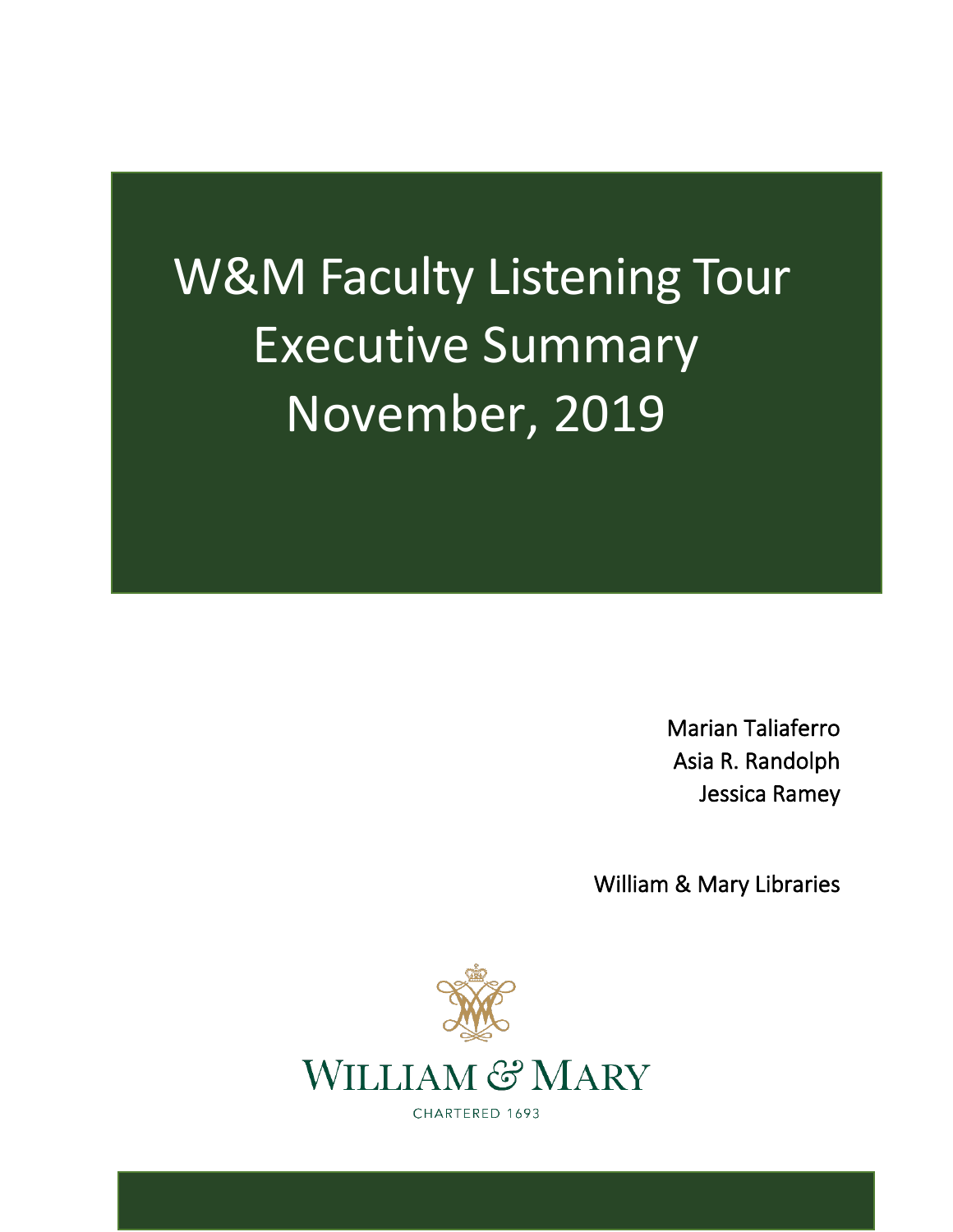In fall 2019, William & Mary Libraries embarked on a concerted effort to learn more about course materials adopted on its campus. In order to perform an environmental scan, staff from the libraries participated in several activities: administering a student survey, conducting a series of faculty focus groups and running a cross-campus task force on textbook affordability. This document explains the faculty focus group activity known as the "textbook listening tour."

The listening tour was structured largely based on an earlier effort that took place at Temple University Libraries. Bell & Johnson (2019) used the tour as an opportunity to gain insight into challenges and issues around faculty selection of course materials. The "tour" at W&M offered faculty a forum to inform library staff on their views on and approaches to course materials adoption, including awareness of Open Educational Resources (OER), where to find them and perceived barriers to their adoption. It should be noted that while the effort was sometimes referred to as "textbook adoption" since that is the terminology faculty are more familiar with, we were clear to indicate from the outset of each session that our scope included the broader "course materials adoption."

In total, 18 faculty met with us as part of the listening tour. While they were predominantly from Arts & Sciences, we had two faculty from the School of Education. The Mason School of Business, Virginia Institute of Marine Science and the law school were not represented. Sessions had been promoted repeatedly through the daily *W&M Digest* email. Faculty were also recruited by library liaisons and the Digital Scholarship Librarian. Departments represented included: Economics, Education, English, Linguistics, Government, Biology, Psychological Sciences, Chemistry, Math, History and Physics.

Several themes, as bolded and described below, emerged through the sessions.

Faculty with which we spoke were **very concerned about textbook costs for their students** and aside from introductory-level courses, they had structured their courses around the learning goals rather than around the content. They frequently reported continually refining their courses when new scholarship was identified, and prioritized affordable course materials (articles and eBooks) which were sometimes obtained through library subscriptions, or that they personally considered to be affordable. Many also reported telling their students that earlier editions of texts were acceptable to use in order to keep costs down.

**For intro-level courses, textbooks are much more commonly used than they are in upper-level courses and responses to commercial textbook packages were varied.** In these as well as upper-level courses, some faculty appreciated incorporating diverse perspectives via article readings, which they indicated they wouldn't have been able to do if using strictly a textbook. Other faculty wanted to offer students a foundational text as a reference that they could refer back to as needed. Some STEM faculty indicated appreciation for having access to graded problem sets or other homework services (Web Assign or Sapling) to accompany their lectures, whereas others in STEM said they didn't need all the "bells and whistles" in the commercial textbook packages.

**Faculty generally reported being satisfied with their course materials after reviewing them extensively and changing things up over time.** In some cases, they had developed lecture slides and other ancillary materials, particularly problem sets, to compensate for what they saw as shortcomings or gaps in textbooks. With regard to course materials formats, faculty sometimes mentioned others' policies against using laptops and mobile devices in class which could be a barrier for adoption and use of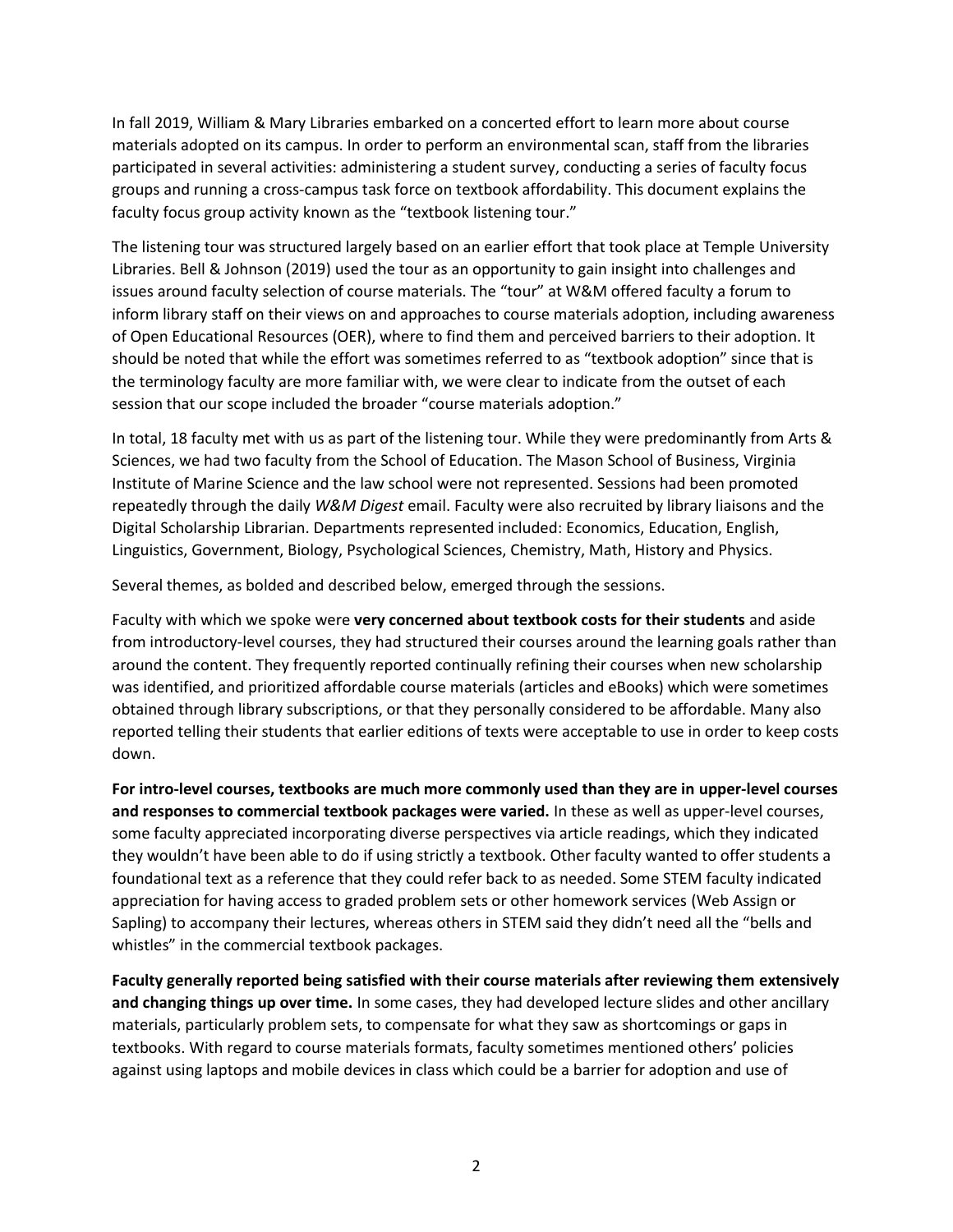ebooks. Faculty format preference also appeared to be more specific in classes involving textual analysis, such as in the English department.

**Most faculty selected materials independently but there were some cases where the decisions were made collectively**. For example, some reported that they used the same text as the last person who taught the class, or that the instructor assignments were regularly rotated among faculty in the department. In courses which need to be taken consecutively (such as in Modern Languages & Literatures), there was a good degree of coordination needed between faculty teaching those courses to ensure the learning would be continuous for the students and there was a strong desire to come up with something more affordable than what is on the commercial textbook market.

Despite having a strong desire to save their students money and thinking a lot about them, most faculty we spoke with **weren't gathering feedback on their course materials**. Reportedly, the standard course evaluation forms for both Arts & Sciences and the School of Education don't ask specifically on this topic. There were, however, one or two faculty who indicated that they would ask verbally in class for student feedback on the readings.

**Almost without exception, faculty knew to individually report adoptions through Faculty Enlight**. (The faculty which expressed interest in the tour, however, were strictly from the School of Education and Arts & Sciences. Reportedly, law school professors work with administrative staff to communicate their adoptions.) Respondents indicated that they knew to report adoptions through Faculty Enlight from having participated in faculty orientations through their school. In some cases, faculty didn't report any adoptions because they were using course materials which were free-to-use (either OER or library subscriptions) and they weren't aware of any guidance on reporting them. One faculty indicated that they didn't report any adoptions to the bookstore because their students had bad experienes and the faculty didn't want the business to go to them. (The procedure is that the adoptions are reported to the bookstore but students can purchase most materials- aside from custom coursepacks- anywhere.)

**Typically, faculty did not put books or other print course materials on reserve but many did use ereserves.** Many said that they forgot that they could do that, while some reported that they only have one copy of the material from which to work. Some faculty indicated that they didn't think it would be terribly useful to put the more extensive readings on reserve since they felt students need to have "the books at hand" to write their papers or to go over assignments or they felt that the 2-hour circulation period was too short. On the other hand, many faculty indicated that they employed linking to articles in the library collection and to other digital content via Blackboard.

Most faculty were able to identify OER as "free online textbooks" and some were savvy to their being licensed to share. There were, however, a few areas of need. The first was faculty reported **not knowing where to find OER and other low-cost materials**. Another is that they **weren't aware of the VIVA grants** to fund adoption, adaptation or authoring of OER. Generally speaking, **time** to find OER and to redesign courses around low-cost materials was by far the biggest barrier to faculty incorporating OER. Another barrier reported was the **lack of suitable OER** for the level of course or for a "high quality" text.

**Those who did use OER said that they were generally happy with them** in that the students had free access on the first day of class and that as faculty, they could better customize how the course unfolded in the semester, by switching around the order that topics were presented and creating links in Blackboard to the precise sections or articles needed. They also appreciated that the students could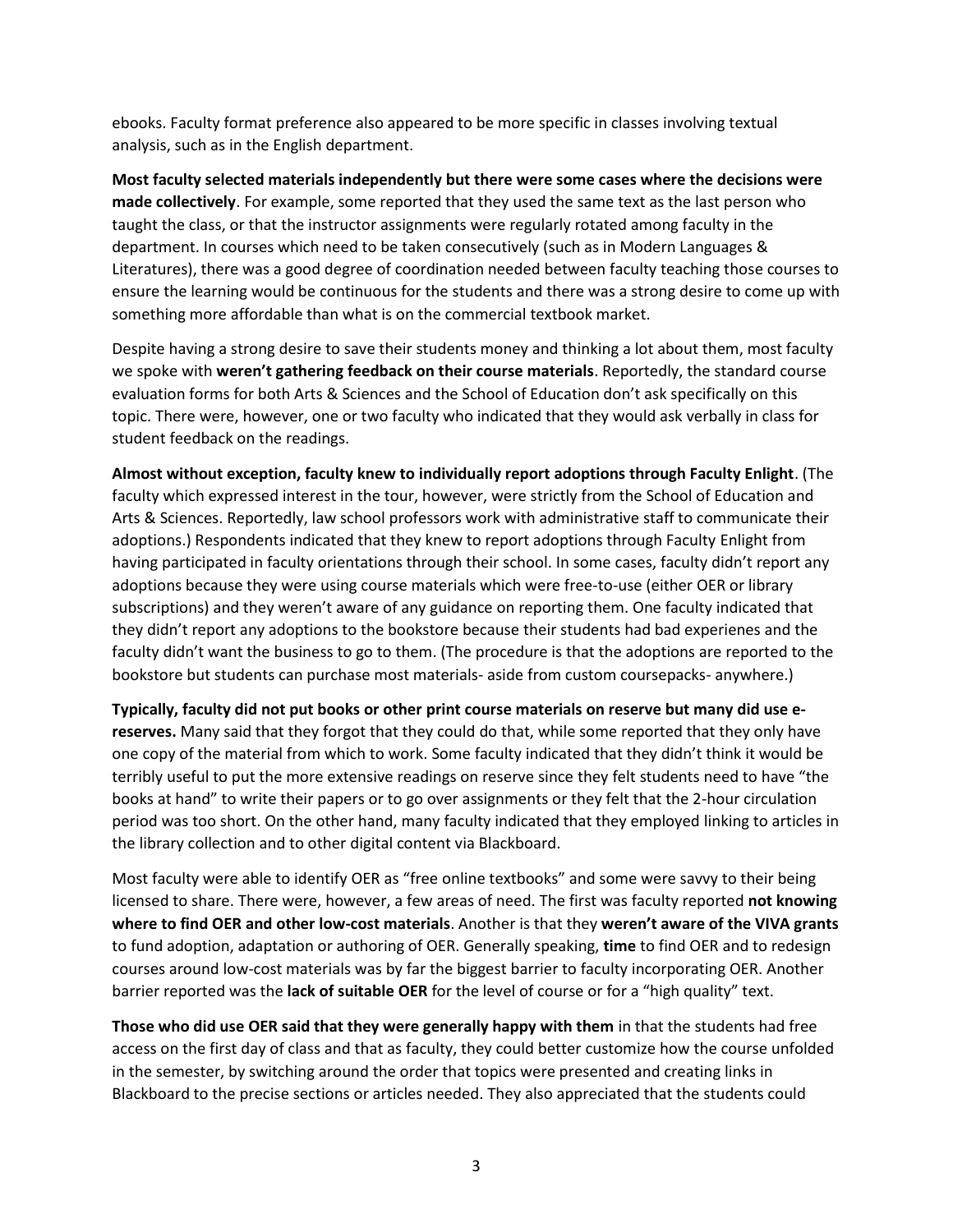access their OER anywhere, and that they (faculty) have the ability to communicate specific edits to OER and have their feedback be readily incorporated. Another positive aspect of OER reported was that online materials can lend to making the content more engaging and helpful toward effective learning.

**Cultural factors and other barriers** were also mentioned as highly relevant to adoption of reduced-cost course materials. For example, a "fear factor" in junior faculty was described as potentially being problematic in switching those high-enrollment courses to OER. According to the participants who mentioned it, this is because a lot of the intro-level courses are taught by non-tenured faculty. Another barrier is a lack of incentives to create these materials.

**William & Mary Bookstore opportunities for improved collaboration** were reported throughout the process though faculty weren't queried specifically about working with the bookstore. (The questionnaire appears as Appendix A to this report.) Faculty reports included: problems with the bookstore obtaining earlier editions of books; not having enough books for courses; communication gaps; customer service; and a lack of confirmation for bookstore orders received. A few faculty indicated that their students couldn't cancel backorders. Subsequent follow-up with the bookstore on these points indicated that in at least one instance, faculty from all courses or sections requiring a text hadn't submitted their adoptions. Overall, faculty expressed a need for improving bookstore-campus community relations.

With regard to the recent incarnation of the **Studio for Teaching & Learning Innovation** (STLI), potential support for course materials was discussed. Specifically, faculty reported being interested to learn about case studies, workshops and course materials discussions and support for OER available from STLI. For example, some thought the STLI could be helpful to advise on weaving in selection of course materials, including multimedia, when teaching a new course. Further, several respondents reported that they would be more involved in working on OER if there was compensation for their time in adapting OER or identifying and creating new content in areas where gaps (in the market) exist. It may be that W&M could identify some funding beyond the VIVA funding to operationalize course materials investigations in connection with W&M Libraries and STLI.

The takeaways from this activity, in conjunction with the Fall 2019 [student textbook survey,](https://scholarworks.wm.edu/librariespubs/2/) will be used as a background to the upcoming recommendations for W&M leadership on ways to address better textbook affordability at W&M.

## Source cited:

Bell, Steven J.; Johnson, Annie. We're listening: Try a textbook listening tour to advance an OER initiative. College & Research Libraries News, v. 80, n. 6, p. 317, June 2019. Available at: [https://crln.acrl.org/index.php/crlnews/article/view/17780/19598>](https://crln.acrl.org/index.php/crlnews/article/view/17780/19598). Date accessed: 25 Oct. 2019. doi[:https://doi.org/10.5860/crln.80.6.317.](https://doi.org/10.5860/crln.80.6.317)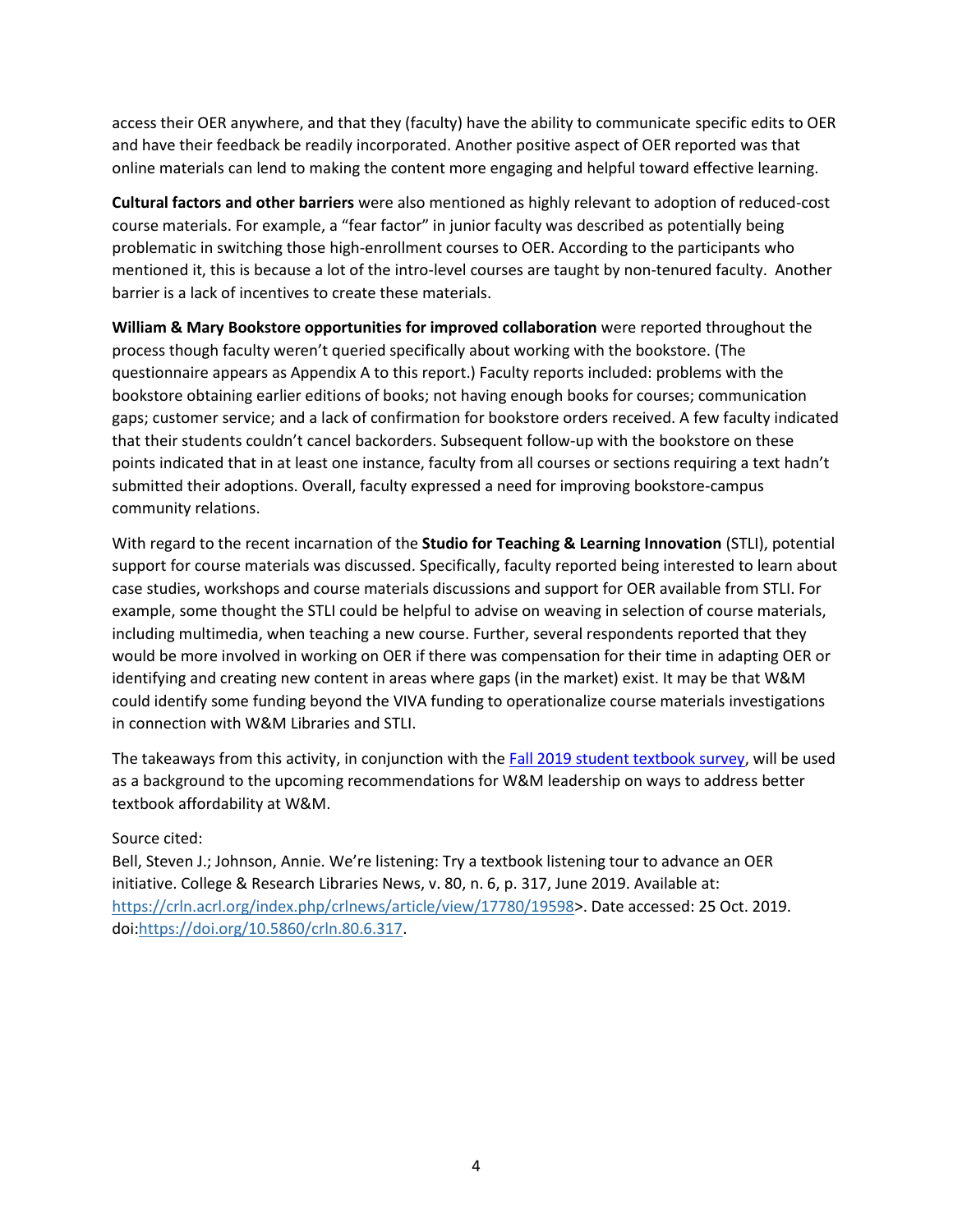## **Appendix A Faculty Listening Tour Questionnaire W&M Libraries Fall, 2019**

## **Introduction**

This academic year, the university is embarking on an initiative related to textbook affordability. In order to inform our understanding of how faculty approach textbook adoption, my colleagues and I would like to meet with a few faculty in your department to get your feedback on what factors regarding textbooks are important to you, how you approach their selection and your views on course materials generally.

## **Questions**

●Tell us about the textbooks that you use in your courses.

●When you select course materials, do you decide first on your course content and learning goals and then look for course materials to support the content and goals, or do you choose course materials first and then build the structure of your course and its content around them?

## If they say they do NOT use a textbook

●Why have you chosen not to use a textbook?

●What do you use as an alternative?

●How did you find or develop the alternatives you use? (For example, through colleagues, at a conference, with the support of W&M Libraries, etc.)

### If they say they DO use a textbook

- What is the textbook adoption process like in your department?
- ●What do you like best about your current textbooks?
- ●What concerns do have about your textbooks?
- ●How do you find out about the latest textbook offerings in your field?

●Do you solicit formal feedback, such as through a course evaluation, from your students on the required course materials?

●Do you routinely put a copy of your textbook on reserve in the library? Why or why not?

●What do you know about alternatives to textbooks? Olf you know about alternatives, have you sought them out? If yes, how have you sought them out (e.g., by visiting a librarian, exploring online, etc.)? ●What resources would facilitate you transitioning from a textbook to an alternative source?